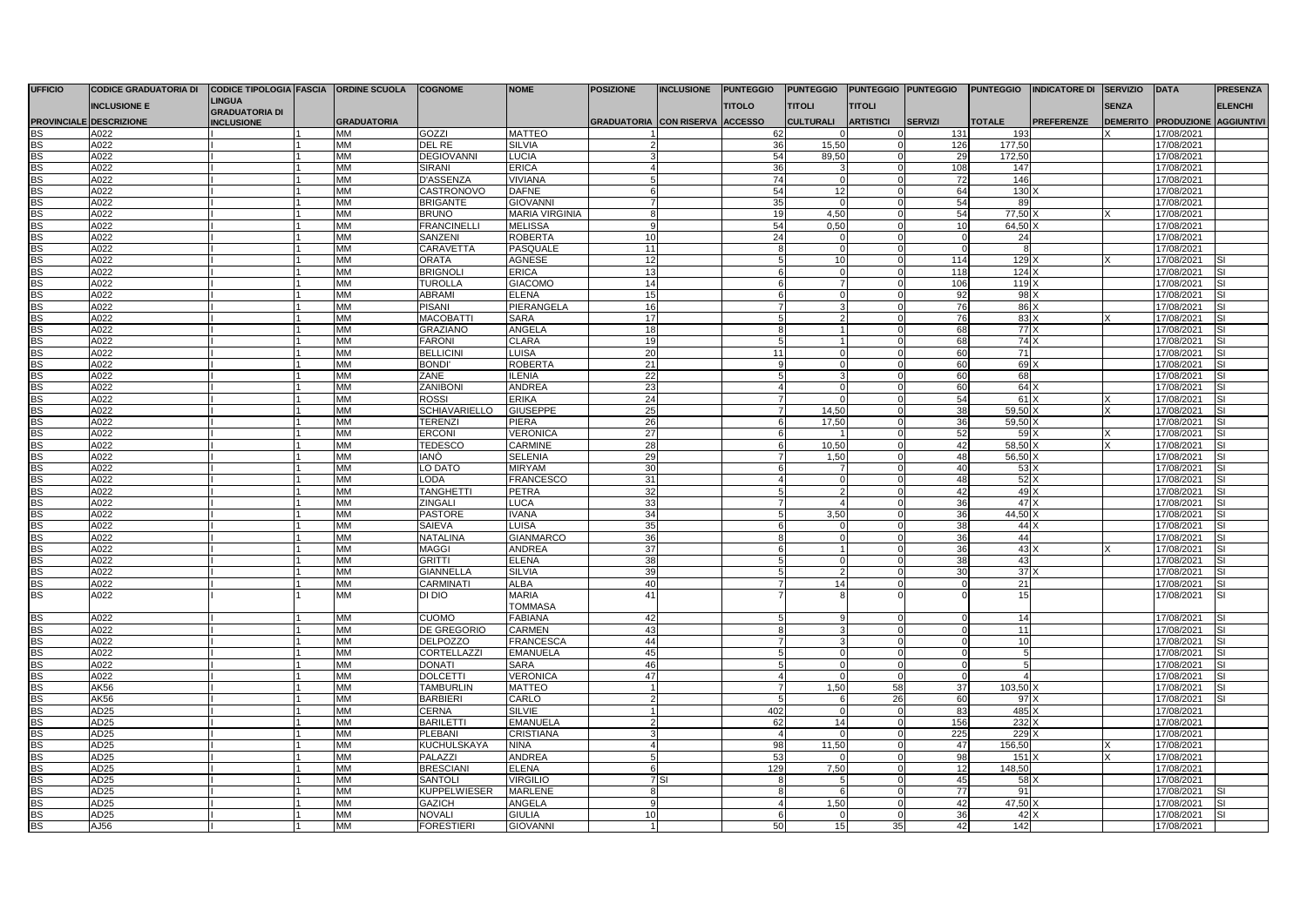| <b>BS</b>       | AJ56             |  | MM        | PIAZZALUNGA       | <b>GIOVANNI</b>   |                |      |     |                | 38                   | 68              | 118             |   | 17/08/2021 | SI                      |
|-----------------|------------------|--|-----------|-------------------|-------------------|----------------|------|-----|----------------|----------------------|-----------------|-----------------|---|------------|-------------------------|
| <b>BS</b>       | AJ56             |  | MM        | CANDIDA           | CONSIGLIA         |                |      |     | 11             | $\overline{6}$       | $\Omega$        | 23              |   | 17/08/2021 | SI                      |
| <b>BS</b>       | AJ56             |  | <b>MM</b> | DI SANTO          | <b>GIUSEPPE</b>   |                |      |     |                |                      | $\Omega$        | 18              |   | 17/08/2021 | SI                      |
|                 |                  |  |           |                   | <b>FRANCESCO</b>  |                |      |     |                |                      |                 |                 |   |            |                         |
|                 |                  |  |           |                   | <b>MARIA</b>      |                |      |     |                |                      |                 |                 |   |            |                         |
| <b>BS</b>       | AC56             |  | MМ        | <b>CASTRONOVO</b> | <b>ANTONINO</b>   |                |      | 8   | 31,50          | $\mathbf 0$          | 13 <sup>1</sup> | 52,50           |   | 17/08/2021 |                         |
| <b>BS</b>       | A060             |  | <b>MM</b> | LATERZA           | <b>MARCO</b>      |                |      | 53  | 12             | $\Omega$             | 108             | 173             |   | 17/08/2021 |                         |
|                 |                  |  |           |                   |                   | $\mathcal{D}$  |      |     |                |                      |                 |                 |   |            |                         |
| <b>BS</b>       | A060             |  | MM        | <b>PRETTO</b>     | <b>RICCARDO</b>   |                |      | 23  |                | $\mathbf 0$          | 124             | 148             |   | 17/08/2021 |                         |
| <b>BS</b>       | A060             |  | <b>MM</b> | <b>QUADRI</b>     | <b>ELISA</b>      | 3              |      | 36  | $\overline{0}$ | $\mathbf 0$          | 108             | 144             |   | 17/08/2021 |                         |
| <b>BS</b>       | A060             |  | MM        | <b>TURELLA</b>    | <b>EMANUELA</b>   | Δ              |      | 24  | $\Omega$       | $\overline{0}$       | 112             | 136             |   | 17/08/2021 |                         |
| <b>BS</b>       | A060             |  | <b>MM</b> | <b>PEDROTTI</b>   | <b>MABEL</b>      | -5             |      | 54  | $\Omega$       | $\Omega$             | 48              | 102             | x | 17/08/2021 |                         |
| <b>BS</b>       | A060             |  | MM        | LAMIA             | <b>MARCO</b>      | 6              |      | 53  | 7,50           | $\Omega$             | $\overline{7}$  | 67,50           |   | 17/08/2021 |                         |
| <b>BS</b>       | A060             |  | MM        | <b>DELBONO</b>    | DANIELA           | $\overline{7}$ |      |     | $\Omega$       | $\Omega$             | 54              | 58              |   | 17/08/2021 |                         |
| <b>BS</b>       | A060             |  | MM        | <b>RUGOLINO</b>   | <b>DOMENICO</b>   |                | 8 SI |     | $\Omega$       | $\Omega$             | 42              | 50 <sub>x</sub> |   | 17/08/2021 |                         |
|                 |                  |  |           |                   | <b>MARIA</b>      |                |      |     |                |                      |                 |                 |   |            |                         |
| <b>BS</b>       | A060             |  | МM        | <b>MASSARDI</b>   | <b>CLAUDIO</b>    |                | 9 SI |     | $\overline{0}$ | $\Omega$             | $\Omega$        | 8               |   | 17/08/2021 |                         |
| <b>BS</b>       | A060             |  | <b>MM</b> | <b>BOVENTI</b>    | <b>FRANCESCA</b>  | 10             |      |     | $\mathbf 0$    | $\mathbf 0$          | 115             | 122             |   | 17/08/2021 |                         |
| <b>BS</b>       | A060             |  | MМ        | <b>PAGANO</b>     | <b>DINA</b>       | 11             |      |     | 19             | $\Omega$             | 86              | 113             |   | 17/08/2021 | SI                      |
| <b>BS</b>       | A060             |  | <b>MM</b> | <b>RONGAROL</b>   | <b>ANITA</b>      | 12             |      |     | 10             | $\Omega$             | 78              | 93              |   | 17/08/2021 | SI                      |
| <b>BS</b>       | A060             |  | MM        | SIGNORINI         | SARA              | 13             |      |     | 13             | $\Omega$             | 66              | 85              |   | 17/08/2021 | SI                      |
| <b>BS</b>       | A060             |  | <b>MM</b> | <b>SANTORO</b>    | <b>ROBERTA</b>    | 14             |      |     | $\Omega$       | $\overline{0}$       | 80              | 84)             |   | 17/08/2021 | SI                      |
| <b>BS</b>       | A060             |  | MM        | <b>BANFI</b>      | LAURA             | 15             |      |     |                | $\Omega$             | 74              | 79)             |   | 17/08/2021 | SΙ                      |
| <b>BS</b>       | A060             |  | MМ        | <b>GAGLIAZZI</b>  | <b>ELENA</b>      | 16             |      |     | 4,50           | $\overline{0}$       | 60              | 69.50 >         |   | 17/08/2021 | SI                      |
| <b>BS</b>       | A060             |  | MM        | <b>GIULIANO</b>   | <b>ANTONIO</b>    | 17             |      |     | 3,50           | $\Omega$             | 60              | 67,50           |   | 17/08/2021 |                         |
|                 |                  |  | <b>MM</b> |                   |                   |                |      |     | $\overline{7}$ | $\Omega$             | 48              |                 |   |            | SI<br>SI                |
| BS<br><b>BS</b> | A060             |  |           | <b>PRIVITERA</b>  | DANIELA           | 18<br>19       |      |     |                | $\overline{0}$       |                 | 60              |   | 17/08/2021 | SI                      |
|                 | A060             |  | MM        | SAVOLDI           | <b>SILVIA</b>     |                |      |     | 11             |                      | 36              | 53              |   | 17/08/2021 |                         |
| <b>BS</b>       | A060             |  | <b>MM</b> | ZUBANI            | LAURA             | 20             |      |     | $\Omega$       | $\mathbf 0$          | 48              | 53              |   | 17/08/2021 | SI                      |
| <b>BS</b>       | A060             |  | MМ        | PRETI             | <b>GIULIA</b>     | 21             |      |     | $\mathbf{1}$   | $\mathbf 0$          | 42              | 49)             |   | 17/08/2021 | SI                      |
| <b>BS</b>       | A060             |  | <b>MM</b> | <b>DUCOLI</b>     | CHIARA            | 22             |      |     | 24             | $\mathbf 0$          | $\Omega$        | 32              |   | 17/08/2021 | SI                      |
| <b>BS</b>       | A060             |  | MМ        | CANDIDO           | <b>ALESSANDRA</b> | 23             |      |     | 14             | $\overline{0}$       | $\Omega$        | 19              |   | 17/08/2021 | S١                      |
| <b>BS</b>       | A060             |  | <b>MM</b> | <b>CARISTI</b>    | <b>NATALE</b>     | 24             |      |     | 3,50           | $\mathbf 0$          | $\overline{0}$  | 10,50           |   | 17/08/2021 | S١                      |
| <b>BS</b>       | A060             |  | MM        | CAMISANI          | RAFFAELLA         | 25             |      |     |                | $\Omega$             | $\mathbf 0$     | 8               |   | 17/08/2021 | SI                      |
| <b>BS</b>       | A060             |  | <b>MM</b> | <b>DEL FATO</b>   | ALESSANDRA        | 26             |      |     | 2,50           | $\mathbf 0$          | $\overline{0}$  | 7.50            |   | 17/08/2021 | SI                      |
| <b>BS</b>       | AL56             |  | MM        | RE                | <b>GIOVANNI</b>   |                |      | 63  |                | 30                   | $\Omega$        | 100             |   | 17/08/2021 |                         |
|                 |                  |  |           |                   | ROCCO             |                |      |     |                |                      |                 |                 |   |            |                         |
| BS              | A023             |  | <b>MM</b> | COSMANO           | SIMONA            |                |      | 50  |                | $\overline{0}$       | 92              | 142             |   | 17/08/2021 |                         |
| <b>BS</b>       | A023             |  | <b>MM</b> | <b>PISCIOTTA</b>  | NICOLA            |                |      | 20  | 9,50           | $\Omega$             | 68              | $97,50$ )       |   | 17/08/2021 |                         |
|                 |                  |  |           |                   | <b>MAURIZIO</b>   |                |      |     |                |                      |                 |                 |   |            |                         |
| <b>BS</b>       | A023             |  | MM        | <b>VINCI</b>      | <b>SALVATORE</b>  |                |      | 32  | 16             | $\Omega$             | 40              | 88              |   | 17/08/2021 |                         |
| <b>BS</b>       | AD56             |  | MМ        | PETRARCA          | <b>FRANCESCO</b>  |                |      |     | 3,50           | $\Omega$             | 83              | 93,50           |   | 17/08/2021 |                         |
| <b>BS</b>       | AC25             |  | MM        | ZUCCHI            | RAFFAELLA         |                |      | 23  | 0.50           | $\Omega$             | 176             | 199,50          |   | 17/08/2021 |                         |
| BS              | AC25             |  | MM        | <b>BONATTI</b>    | <b>STEFANIA</b>   |                |      | 51  | $\Omega$       | $\Omega$             | 144             | 195             |   | 17/08/2021 |                         |
| <b>BS</b>       | AC <sub>25</sub> |  | МM        | <b>BONARDI</b>    | <b>VIRGINIA</b>   |                |      | 11  | $\overline{0}$ | $\overline{0}$       | 156             | 167             |   | 17/08/2021 |                         |
| <b>BS</b>       | AC25             |  | <b>MM</b> | <b>GUSMAROL</b>   | LARIA             | Δ              |      | 23  | 3              | $\Omega$             | 136             | 162             |   | 17/08/2021 |                         |
|                 |                  |  |           |                   |                   |                |      |     |                |                      |                 |                 |   |            |                         |
| <b>BS</b>       | AC25             |  | <b>MM</b> | <b>MATTEI</b>     | <b>SIMONA</b>     | 5              |      | 23  | $\overline{0}$ | $\Omega$<br>$\Omega$ | 134             | 157             |   | 17/08/2021 |                         |
| <b>BS</b>       | AC25             |  | MM        | COSMANC           | <b>SIMONA</b>     | 6              |      | 50  | $\Omega$       |                      | 89              | 139             |   | 17/08/2021 |                         |
| <b>BS</b>       | AC25             |  | <b>MM</b> | <b>GABRIELI</b>   | LUISA             |                |      | 24  | $\Omega$       | $\Omega$             | 114             | 138             |   | 17/08/2021 |                         |
| <b>BS</b>       | AC <sub>25</sub> |  | MM        | <b>BOTTI</b>      | <b>GIOVANNA</b>   | -8             |      | 20  |                | $\Omega$             | 109             | 132             |   | 17/08/2021 |                         |
| <b>BS</b>       | AC <sub>25</sub> |  | MM        | LAZZARO           | <b>NADIA</b>      | -9             |      | 20  |                | $\mathbf 0$          | 103             | 126             |   | 17/08/2021 |                         |
| <b>BS</b>       | AC25             |  | <b>MM</b> | <b>MIRAGLIA</b>   | <b>GIUSEPPINA</b> | 10             |      | 54  | 7.50           | $\overline{0}$       | 60              | 121.50          |   | 17/08/2021 |                         |
| <b>BS</b>       | AC <sub>25</sub> |  | <b>MM</b> | <b>BARONI</b>     | <b>FULVIA</b>     | 11             |      | 19  | 0,50           | $\Omega$             | 99              | 118,50          |   | 17/08/2021 |                         |
| <b>BS</b>       | AC25             |  | <b>MM</b> | <b>BARESI</b>     | <b>MONICA</b>     | 12             |      | 19  | 1,50           | $\Omega$             | 84              | $104,50$ )      |   | 17/08/2021 |                         |
|                 |                  |  |           |                   | <b>ELISABETTA</b> |                |      |     |                |                      |                 |                 |   |            |                         |
| <b>BS</b>       | AC25             |  | MM        | PASQUARIELLO      | ALESSANDRA        | 13             |      | 61  |                | $\Omega$             | 33              | 103             |   | 17/08/2021 |                         |
| <b>BS</b>       | AC <sub>25</sub> |  | <b>MM</b> | <b>PISCIOTTA</b>  | NICOLA            | 14             |      | 20  | 9,50           | $\Omega$             | 68              | 97,50           |   | 17/08/2021 |                         |
|                 |                  |  |           |                   | <b>MAURIZIO</b>   |                |      |     |                |                      |                 |                 |   |            |                         |
| <b>BS</b>       | AC25             |  | <b>MM</b> | <b>VINCI</b>      | <b>SALVATORE</b>  | 15             |      | 32  | 16             | $\Omega$             | 40              | 88 X            |   | 17/08/2021 |                         |
| <b>BS</b>       | AC25             |  | <b>MM</b> | ZANARDO           | MANUELA           | 16             |      | 21  | $\Omega$       | $\Omega$             | 36              | 57              |   | 17/08/2021 |                         |
| <b>BS</b>       | AC25             |  | <b>MM</b> | <b>PITTA</b>      | LUIGI             | 17             |      | 11  | $\mathcal{R}$  | $\Omega$             | 53              | 67              |   | 17/08/2021 | SI                      |
| <b>BS</b>       | AC25             |  | <b>MM</b> | <b>PLODARI</b>    | <b>SILVIA</b>     | 18             |      | - 6 | $\Omega$       | $\Omega$             | 49              | 55)             |   | 17/08/2021 | $\overline{\mathbf{s}}$ |
| <b>BS</b>       | AC25             |  | <b>MM</b> | <b>ONNIS</b>      | ALESSANDRA        | 19             |      | -8  |                | $\Omega$             | 42              | 53 X            |   | 17/08/2021 | SI                      |
| <b>BS</b>       | AC25             |  | <b>MM</b> | CALZONI           | PAOLO             | 20             |      | 12  | $\Omega$       | $\Omega$             | 36              | $48 \times$     |   | 17/08/2021 | S١                      |
| <b>BS</b>       | AC <sub>25</sub> |  | MM        | <b>MICCIO</b>     | ADELE             | 21             |      | 29  |                | $\Omega$             | $\Omega$        | 37              |   | 17/08/2021 |                         |
| <b>BS</b>       | A001             |  | MM        | <b>FORCINITI</b>  | <b>DOMENICO</b>   |                |      |     | 6              | $\Omega$             | 183             | 198             |   | 17/08/2021 |                         |
|                 |                  |  | <b>MM</b> |                   |                   | $\overline{2}$ |      | 23  |                | $\Omega$             | 132             |                 |   |            |                         |
| BS              | A001             |  |           | <b>BISSARO</b>    | <b>MARILENA</b>   |                |      |     | 12             |                      |                 | 167             |   | 17/08/2021 |                         |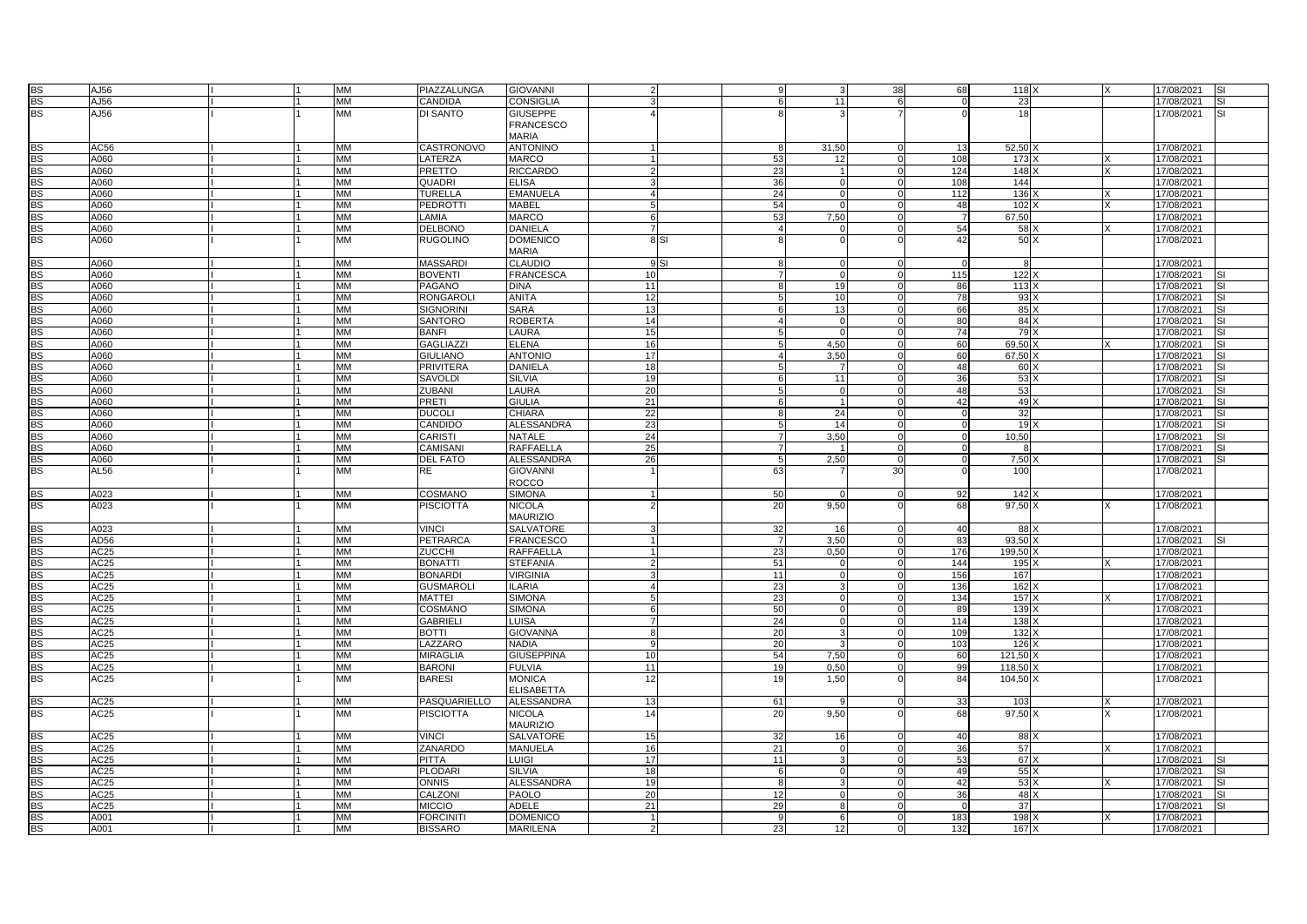| <b>BS</b> | A001 | $\mathsf{I}$ | MM        | <b>FASSER</b>        | <b>FRANCESCA</b>  |                   | 21             | $\Omega$<br>$\Omega$       | 132            | 153             |     | 17/08/2021              |
|-----------|------|--------------|-----------|----------------------|-------------------|-------------------|----------------|----------------------------|----------------|-----------------|-----|-------------------------|
| <b>BS</b> | A001 |              | MM        | <b>BARIBBI</b>       | CLAUDIO           |                   |                | $\Omega$<br>$\Omega$       | 143            | 150             |     | 17/08/2021              |
|           |      |              |           |                      |                   |                   |                |                            |                |                 |     |                         |
| <b>BS</b> | A001 |              | <b>MM</b> | LAMIA                | <b>MARCO</b>      |                   | 53             | 7.50<br>$\cap$             | 9              | 69.50           |     | 17/08/2021              |
| BS        | A001 |              | MM        | <b>MONTORFANO</b>    | FRANCESCA         |                   | 12             | $\Omega$<br>$\Omega$       | $\Omega$       | 12              |     | 17/08/2021              |
| <b>BS</b> | A001 |              | <b>MM</b> | <b>GOZZI</b>         | NADIA             |                   | 6              | $\overline{0}$<br>$\Omega$ | 192            | 198             |     | 17/08/2021              |
| BS        | A001 |              | MM        | <b>MUSSARI</b>       | RAFFAELE          |                   | 11             | 3,50<br>$\cap$             | 104            | 118,50          |     | 17/08/2021              |
| <b>BS</b> | A001 |              | <b>MM</b> | CARDONE              | <b>TOMMASO</b>    | -9                | $\overline{7}$ | 15.50<br>$\Omega$          | 88             | 110.50          |     | 17/08/2021              |
| <b>BS</b> | A001 |              | MM        | MARTINAZZOLI         | <b>ALESSANDRO</b> | 10                |                | 13<br>$\Omega$             | 76             | 97              |     | 17/08/2021              |
|           |      |              | <b>MM</b> |                      |                   | 11                |                | $\Omega$<br>$\Omega$       |                |                 |     |                         |
| <b>BS</b> | A001 |              |           | <b>MICHELI</b>       | <b>ELIANA</b>     |                   |                |                            | 88             | 93              |     | 17/08/2021              |
| BS        | A001 |              | MM        | <b>GRANITO</b>       | SARA              | 12                |                | 5,50<br>$\Omega$           | 78             | 91,50           |     | 17/08/2021              |
| <b>BS</b> | A001 |              | <b>MM</b> | <b>MARCOLINI</b>     | <b>GIOVANNA</b>   | 13                | 5              | $\Omega$<br>$\Omega$       | 84             | 89              |     | 17/08/2021<br>SI        |
| <b>BS</b> | A001 |              | МM        | <b>POTA</b>          | <b>ASSIA</b>      | 14                | 6              | 18,50<br>$\Omega$          | 48             | 72,50           |     | 17/08/2021<br><b>SI</b> |
| <b>BS</b> | A001 |              | MM        | <b>SIMONINI</b>      | <b>MASSIMO</b>    | 15                |                | $\Omega$<br>C              | 63             | 70              |     | 17/08/2021              |
| <b>BS</b> | A001 |              | MM        | <b>MACAUDA</b>       | <b>LUCA</b>       | 16                | 6              | 3<br>$\Omega$              | 60             | 69              |     | 17/08/2021              |
| <b>BS</b> | A001 |              | <b>MM</b> | PIAZZANI             | <b>MARZIA</b>     | 17                |                | 9.50<br>$\Omega$           | 50             | 66.50           |     | 17/08/2021              |
|           |      |              |           |                      |                   |                   |                |                            |                |                 |     |                         |
| BS        | A001 |              | <b>MM</b> | <b>FESTA</b>         | CATERINA          | 18                |                | 3                          | 53             | 65              |     | 17/08/2021              |
| <b>BS</b> | A001 |              | <b>MM</b> | <b>SCALVIN</b>       | <b>ALIA</b>       | 19                |                | $\Omega$<br>$\cap$         | 59             | 65)             |     | 17/08/2021              |
| BS        | A001 |              | MM        | <b>MININI</b>        | <b>JESSICA</b>    | 20                |                | $\Omega$<br>$\Omega$       | 60             | 64              |     | 17/08/2021<br>SI        |
| <b>BS</b> | A001 |              | <b>MM</b> | <b>BORZACCHIELLO</b> | <b>ANTONIO</b>    | 21                |                | 10<br>$\Omega$             | 44             | 58 <sup>2</sup> |     | 17/08/2021<br>SI        |
| <b>BS</b> | A001 |              | <b>MM</b> | <b>FIORENZA</b>      | ANNA              | 22                |                | $\overline{4}$             | 48             | 57 X            |     | 17/08/2021              |
| <b>BS</b> | A001 |              | <b>MM</b> | <b>NODARI</b>        | LAURA             | 23                | 6              | 1,50<br>$\Omega$           | 48             | 55.50 X         |     | 17/08/2021<br>SI        |
|           |      |              |           |                      |                   |                   |                |                            |                |                 |     |                         |
| <b>BS</b> | A001 |              | <b>MM</b> | <b>ZUBANI</b>        | <b>ELISA</b>      | 24                |                | $\Omega$<br>$\Omega$       | 48             | 52              |     | 17/08/2021<br>SI        |
| BS        | A001 |              | <b>MM</b> | <b>GRAZIANO</b>      | <b>MICHELE</b>    | 25                |                | $\mathbf{1}$<br>$\Omega$   | 34             | 44              |     | 17/08/2021              |
| <b>BS</b> | A001 |              | <b>MM</b> | <b>TARLETTI</b>      | VERONICA          | 26                | 8              | $\Omega$<br>$\Omega$       | 30             | 38 <sub>2</sub> |     | 17/08/2021<br>S١        |
| BS        | A001 |              | MM        | <b>FIAMENI</b>       | <b>OTTAVIA</b>    | 27                |                | 8.50<br>$\Omega$           | $\overline{0}$ | 15,50           |     | 17/08/2021<br>SI        |
| <b>BS</b> | A001 |              | <b>MM</b> | <b>CASILLI</b>       | <b>SILVIA</b>     | 28                |                | 6<br>$\Omega$              | $\overline{0}$ |                 | 11X | 17/08/2021<br>SI        |
| <b>BS</b> | A001 |              | <b>MM</b> | CARPELLA             | RENATA            | 29                |                | $\cap$<br>3                | $\mathbf{O}$   |                 | 8 X | 17/08/2021              |
|           |      |              |           |                      |                   |                   |                |                            |                |                 |     |                         |
| <b>BS</b> | A001 |              | <b>MM</b> | CAVAGNOLI            | VALERIA           | 30                |                | 0,50<br>$\Omega$           | $\Omega$       | 7,50            |     | 17/08/2021<br>SI        |
| BS        | AI56 |              | <b>MM</b> | <b>PORTI</b>         | <b>NICOLA</b>     |                   |                | 42<br>$\overline{4}$       | 36             | 90              |     | 17/08/2021<br>SI        |
| <b>BS</b> | AI56 |              | <b>MM</b> | <b>TERRAGNO</b>      | <b>GIORGIO</b>    |                   | 12             | $\Omega$<br>$\Omega$       | 72             | 84              |     | 17/08/2021              |
| <b>BS</b> | AI56 |              | MM        | <b>FELICINA</b>      | <b>MAURIZIO</b>   |                   | -6             | 21<br>$\mathbf{B}$         | $\overline{0}$ | 30 <sup>1</sup> |     | 17/08/2021              |
| <b>BS</b> | A049 |              | <b>MM</b> | <b>BONAZZI</b>       | LUISA             |                   | $\overline{7}$ | 1,50<br>$\Omega$           | 206            | 214,50          |     | 17/08/2021              |
| <b>BS</b> | A049 |              | <b>MM</b> | <b>GRUDA</b>         | AGIM              |                   | 74             | 1,50<br>$\cap$             | 84             | 159,50          |     | 17/08/2021              |
|           |      |              | <b>MM</b> |                      | <b>MARIALUISA</b> |                   | $\overline{7}$ | $\Omega$                   | 136            |                 |     |                         |
| <b>BS</b> | A049 |              |           | <b>CAMPANA</b>       |                   |                   |                | 1,50                       |                | 144,50          |     | 17/08/2021              |
| BS        | A049 |              | MM        | <b>LONATI</b>        | CLAUDIO           |                   | 5              | $\Omega$<br>$\Omega$       | 135            | 140             |     | 17/08/2021              |
| <b>BS</b> | A049 |              | <b>MM</b> | CAGNAZZI             | <b>MATTEO</b>     |                   | $\mathsf{R}$   | 10<br>$\Omega$             | 68             | 86 X            |     | 17/08/2021              |
| <b>BS</b> | A049 |              | МM        | <b>MOCEAN</b>        | MIHAELA           | 6 <sub>SI</sub>   | 84             | n                          | $\Omega$       | 85              |     | 17/08/2021              |
|           |      |              |           |                      | <b>ROMINA</b>     |                   |                |                            |                |                 |     |                         |
| BS        | A049 |              | <b>MM</b> | <b>MANEA</b>         | <b>ADRIAN</b>     | $\overline{7}$ SI | 48             |                            | 24             | 72X             |     | 17/08/2021              |
| <b>BS</b> | A049 |              | <b>MM</b> | <b>GAROZZO</b>       | <b>MARCO</b>      |                   | $\mathsf{R}$   | $\Omega$                   | 57             | 65 X            |     | 17/08/2021              |
|           |      |              |           |                      |                   |                   |                |                            |                |                 |     |                         |
| <b>BS</b> | A049 |              | MM        | <b>PASINI</b>        | <b>ALBERTO</b>    | -9                | 12             | $\Omega$<br>$\Omega$       | 36             | 48              |     | 17/08/2021              |
| <b>BS</b> | A049 |              | MM        | <b>BELLINI</b>       | CLAUDIO           | 10                |                | $\Omega$<br>$\Omega$       | 6              | 13              |     | 17/08/2021              |
| <b>BS</b> | A049 |              | MM        | <b>BONACCORSO</b>    | <b>FILIPPO</b>    | 11                |                | $\overline{4}$<br>$\Omega$ | $\overline{0}$ | 11              |     | 17/08/2021              |
| <b>BS</b> | A049 |              | <b>MM</b> | <b>PADERNO</b>       | <b>JENNIFER</b>   | 12                |                | 0.50<br>$\cap$             | 156            | 162.50          |     | 17/08/2021              |
| BS        | A049 |              | MM        | <b>BRESCIANINI</b>   | FRANCESCA         | 13                |                | 13<br>$\Omega$             | 106            | 125             |     | 17/08/2021              |
| <b>BS</b> | A049 |              | <b>MM</b> | <b>BODINI</b>        | <b>ELENA</b>      | 14                |                | $\Omega$<br>$\epsilon$     | 118            | 122             |     | 17/08/2021              |
| BS        | A049 |              | MM        | <b>PARENT</b>        | SABRINA           | 15                |                | $\overline{4}$             | 104            | $113$           |     | S١                      |
|           |      |              |           |                      |                   |                   |                |                            |                |                 |     | 17/08/2021              |
| <b>BS</b> | A049 |              | <b>MM</b> | <b>RAMPINI</b>       | LUCA              | 16                | 11             | $\mathcal{P}$<br>$\Omega$  | 80             | 93)             |     | 17/08/2021<br>SI        |
| <b>BS</b> | A049 |              | MM        | <b>BERTANI</b>       | <b>ALICE</b>      | 17                | 11             | 0,50<br>$\Omega$           | 64             | 75,50           |     | 17/08/2021              |
| <b>BS</b> | A049 |              | <b>MM</b> | <b>LAPPANESE</b>     | <b>DIEGO</b>      | 18                |                | 8,50                       | 58             | 73,50           |     | 17/08/2021              |
| BS        | A049 |              | <b>MM</b> | <b>AGNELLINI</b>     | ANDREA            | 19                | -7             | 2<br>O                     | 63             | 72              |     | 17/08/2021              |
| <b>BS</b> | A049 |              | <b>MM</b> | <b>ABIATICO</b>      | <b>NICOLA</b>     | 20                | 6              | $\Omega$<br>$\Omega$       | 62             | 68              |     | 17/08/2021<br>S١        |
| <b>BS</b> | A049 |              | <b>MM</b> | <b>BIANCHI</b>       | CARLO             | 21                | 11             | $\Omega$<br>$\epsilon$     | 54             | 65)             |     | 17/08/2021<br>SI        |
|           |      |              |           |                      |                   |                   |                |                            |                |                 |     |                         |
| <b>BS</b> | A049 |              | <b>MM</b> | <b>TERZI</b>         | <b>FRANCESCA</b>  | 22                | 8              | 4,50<br>$\cap$             | 50             | 62,50           |     | 17/08/2021              |
| <b>BS</b> | A049 |              | MM        | PAGANI               | <b>GIOVANNA</b>   | 23                | $\overline{4}$ | $\Omega$<br>$\Omega$       | 57             | 61 X            |     | 17/08/2021<br>SI        |
| BS        | A049 |              | <b>MM</b> | <b>GUERZONI</b>      | <b>SIMONE</b>     | 24                |                | $\Omega$<br>$\Omega$       | 52             | 59              |     | 17/08/2021              |
| <b>BS</b> | A049 |              | <b>MM</b> | <b>SCIPIONE</b>      | <b>SERGIO</b>     | 25                | 53             | 1,50<br>$\Omega$           | $\overline{0}$ | 54,50           |     | 17/08/2021              |
| <b>BS</b> | A049 |              | <b>MM</b> | <b>LA MELIA</b>      | <b>MARIA</b>      | 26                | 4              | $\Omega$<br>$\Omega$       | 48             | 52              |     | 17/08/2021              |
| BS        | A049 |              | MM        | <b>BESCHI</b>        | <b>GIULIA</b>     | 27                | Q              | 0,50<br>$\Omega$           | 37             | 46,50           |     | 17/08/2021<br>SI        |
| <b>BS</b> | A049 |              | <b>MM</b> | <b>SCALDAFERRI</b>   | <b>MASSIMO</b>    | 28                |                | 3.50<br>$\Omega$           | 38             | 45,50 >         |     | 17/08/2021<br>SI        |
|           |      |              |           |                      |                   |                   |                |                            |                |                 |     |                         |
| <b>BS</b> | A049 |              | <b>MM</b> | <b>FERRARI</b>       | LORENZO           | 29                |                | $\Omega$<br>$\Omega$       | 36             | 41X             |     | 17/08/2021              |
| <b>BS</b> | A049 |              | <b>MM</b> | <b>TAMBUSS</b>       | <b>FRANCESCO</b>  | 30                |                | $\Omega$<br>$\Omega$       | 36             | 41X             |     | 17/08/2021              |
| <b>BS</b> | A049 |              | <b>MM</b> | PIOVANELL            | CARLO             | 31                |                | $\Omega$                   | 25             | 31)             |     | 17/08/2021              |
| BS        | AN56 |              | MM        | <b>BONANNO</b>       | <b>SIMONA</b>     |                   | 65             | 10<br>38                   | 48             | 161             |     | 17/08/2021              |
| <b>BS</b> | AN56 |              | МM        | <b>MUSARO</b>        | <b>FEDERICO</b>   |                   |                | 0,50<br>32                 | 60             | 99,50           |     | 17/08/2021              |
|           |      |              |           |                      |                   |                   |                |                            |                |                 |     |                         |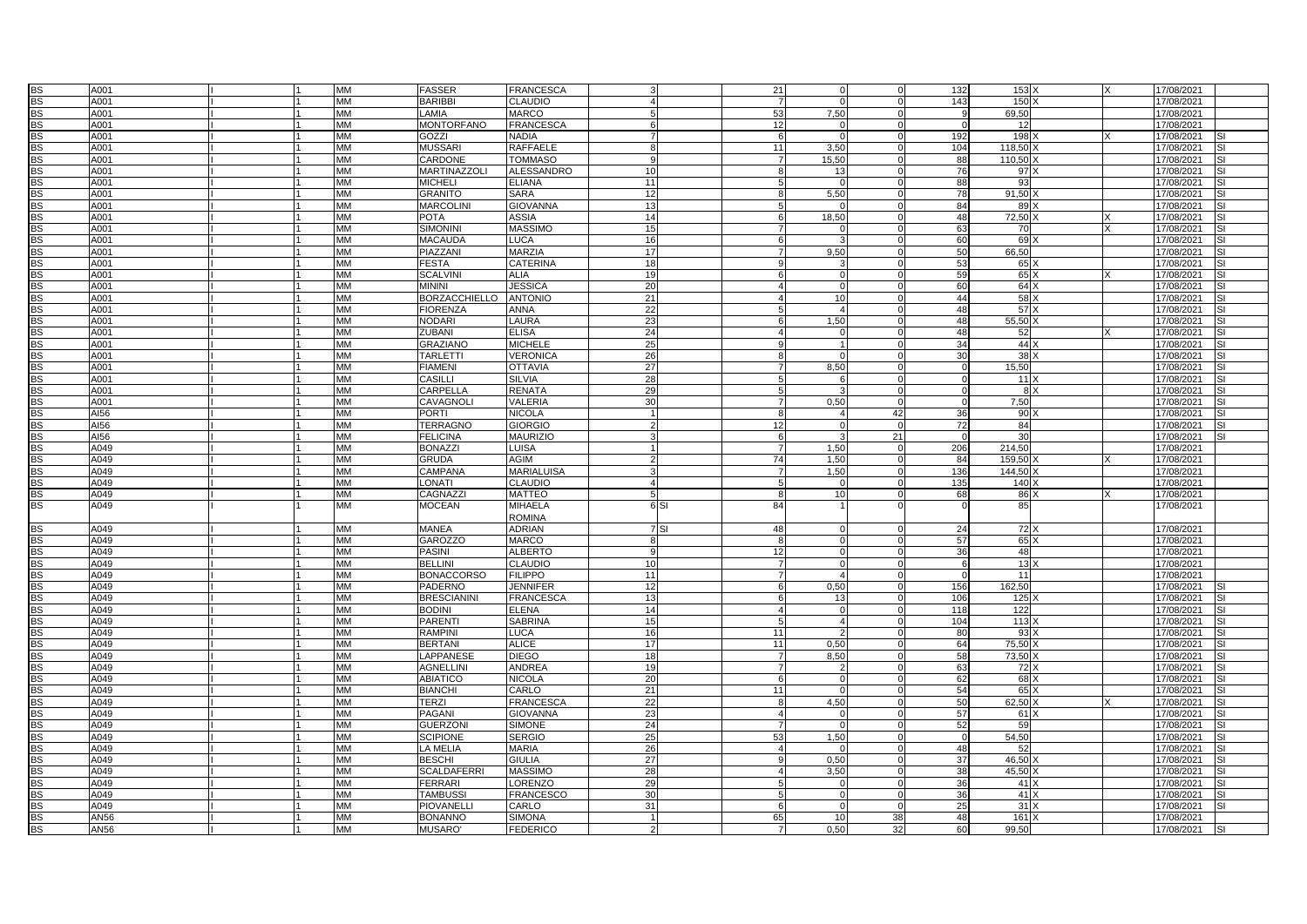| <b>BS</b> | <b>AN56</b> |  | <b>MM</b> | PENNACCHIO           | <b>MARCO</b>        |                 |       |          |                         | 34          |                 | 45              |          | 17/08/2021 | <b>SI</b>  |
|-----------|-------------|--|-----------|----------------------|---------------------|-----------------|-------|----------|-------------------------|-------------|-----------------|-----------------|----------|------------|------------|
| <b>BS</b> | AN56        |  | <b>MM</b> | CONTI                | <b>SARA</b>         |                 |       | 12       | $\Omega$                | 15          |                 | 27)             |          | 17/08/2021 | <b>SI</b>  |
| <b>BS</b> | AE56        |  | <b>MM</b> | <b>RULLO</b>         | <b>MATTIA</b>       |                 |       |          | $\overline{\mathbf{4}}$ | -5          | 52              | 65              |          | 17/08/2021 | SI.        |
| <b>BS</b> | ADMM        |  | MM        | LUBELLO              | <b>EMANUELA</b>     |                 |       |          | 130                     |             | 204             | 342             |          | 17/08/2021 |            |
|           |             |  |           |                      | <b>STEFANIA</b>     |                 |       |          |                         |             |                 |                 |          |            |            |
|           | <b>ADMM</b> |  | MM        | <b>SAOTTIN</b>       | <b>OMBRETTA</b>     |                 |       |          | $\Omega$                |             | 192             | 228             |          | 17/08/2021 |            |
| BS        | <b>ADMM</b> |  | <b>MM</b> | <b>TONOLI</b>        | <b>GEMMA</b>        |                 |       | 36       | $\Omega$                | $\Omega$    | 125             | 161             |          | 17/08/2021 |            |
| <b>BS</b> |             |  |           |                      |                     |                 |       | 36       |                         |             |                 |                 |          |            |            |
| <b>BS</b> | ADMM        |  | MM        | <b>BRESCIANINI</b>   | <b>FRANCESCA</b>    |                 |       | 36       | $\overline{4}$          | $\Omega$    | 96              | 136             |          | 17/08/2021 |            |
| <b>BS</b> | ADMM        |  | <b>MM</b> | <b>TAINI</b>         | <b>OTTAVIA</b>      | 5               |       | 36       | $\Omega$                |             | 92              | 128             |          | 17/08/2021 |            |
| <b>BS</b> | <b>ADMM</b> |  | <b>MM</b> | LATERZA              | <b>MARCO</b>        | 6               |       | 34       |                         | $\Omega$    | -90             | 127)            |          | 17/08/2021 |            |
| <b>BS</b> | ADMM        |  | MM        | DELL'ANNA            | PAOLA               | $\overline{7}$  |       | 36       | 10                      | $\Omega$    | 81              | 127)            |          | 17/08/2021 |            |
| <b>BS</b> | <b>ADMM</b> |  | MM        | <b>GIRONDA</b>       | <b>SILVIA PAOLA</b> | 8               |       | 36       | 0,50                    | $\mathbf 0$ | 78              | 114,50          |          | 17/08/2021 |            |
| <b>BS</b> | <b>ADMM</b> |  | <b>MM</b> | DE SANTIS            | <b>STEFANIA</b>     | $\mathbf{q}$    |       | 36       | 6,50                    | $\Omega$    | 71              | 113,50          |          | 17/08/2021 |            |
| <b>BS</b> | <b>ADMM</b> |  | <b>MM</b> | DI BARI              | <b>MARIAROSARIA</b> | 10 <sup>1</sup> |       | 36       |                         | $\Omega$    | 74              | 113             |          | 17/08/2021 |            |
| <b>BS</b> | ADMM        |  | <b>MM</b> | <b>RONGAROLI</b>     | <b>ANITA</b>        | 11              |       | 34       |                         |             | $\overline{72}$ | 107             |          | 17/08/2021 |            |
| <b>BS</b> | ADMM        |  | <b>MM</b> | <b>MORANTE</b>       | <b>ANNALISA</b>     | 12              |       | 36       |                         | $\Omega$    | 63              | 106             |          | 17/08/2021 |            |
| <b>BS</b> | <b>ADMM</b> |  | <b>MM</b> | <b>PIZIO</b>         | <b>MARTA</b>        | 13              |       | 34       | 5                       | $\Omega$    | 65              | 104             |          | 17/08/2021 |            |
| BS        | <b>ADMM</b> |  | <b>MM</b> | <b>COSTANTINI</b>    | LAURA               | 14              |       | 34       | $\Omega$                | $\Omega$    | 65              | 99              |          | 17/08/2021 |            |
| <b>BS</b> | <b>ADMM</b> |  | <b>MM</b> | <b>MARTINAZZOLI</b>  | <b>ALESSANDRO</b>   | 15              |       | 36       |                         | $\Omega$    | 54              | $91 \times$     |          | 17/08/2021 |            |
| <b>BS</b> | <b>ADMM</b> |  | <b>MM</b> | CAPUZZI              | PAOLO               | 16              |       | 36       | $\Omega$                |             | 50              | 86              |          | 17/08/2021 |            |
| <b>BS</b> | <b>ADMM</b> |  | <b>MM</b> | <b>REA</b>           | <b>IMMACOLATA</b>   | 17              |       | 36       |                         | $\Omega$    | 42              | 85 X            |          | 17/08/2021 |            |
| <b>BS</b> | ADMM        |  | <b>MM</b> | <b>GERARDINI</b>     | <b>NORA</b>         | 18              |       | 36       | 3,50                    |             | 44              | 83,50           |          | 17/08/2021 |            |
| <b>BS</b> | <b>ADMM</b> |  | <b>MM</b> | <b>URSO</b>          | <b>GIUSEPPE</b>     | 19              |       | 36       | 5,50                    | $\Omega$    | 42              | 83,50           |          | 17/08/2021 |            |
| <b>BS</b> | <b>ADMM</b> |  | <b>MM</b> | VALENZA              | <b>SARA</b>         | 20              |       | 36       | 3                       | $\Omega$    | 41              | 80 <sub>2</sub> | $\times$ | 17/08/2021 |            |
| <b>BS</b> | <b>ADMM</b> |  | MM        | VALLINI              | ANDREA              | 21              |       | 22       | ۹                       |             | 48              | 79)             |          | 17/08/2021 |            |
| <b>BS</b> | ADMM        |  | <b>MM</b> | <b>VECCHIES</b>      | <b>CHIARA</b>       | 22              |       | 30       | 3                       |             | 46              | 79 X            |          | 17/08/2021 |            |
| <b>BS</b> | <b>ADMM</b> |  | MM        | ZAMBELLI             | NADIA               | 23              |       |          |                         |             | 38              | 76X             |          |            |            |
|           | <b>ADMM</b> |  | <b>MM</b> | <b>POTA</b>          |                     |                 |       | 36<br>30 | 9.50                    | $\Omega$    |                 |                 |          | 17/08/2021 |            |
| <b>BS</b> |             |  | <b>MM</b> |                      | <b>ASSIA</b>        | 24<br>25        |       |          |                         |             | 36              | 75,50 X<br>75   |          | 17/08/2021 |            |
| <b>BS</b> | ADMM        |  |           | <b>FORNARI</b>       | LAURA               |                 |       | 36       |                         |             | 36              |                 |          | 17/08/2021 |            |
| <b>BS</b> | ADMM        |  | MM        | <b>PUMA</b>          | ANDREA MARIA        |                 | 26 SI | 18       |                         |             | 48              | 74 X            |          | 17/08/2021 |            |
|           |             |  |           |                      | <b>PIO</b>          |                 |       |          |                         |             |                 |                 |          |            |            |
| <b>BS</b> | <b>ADMM</b> |  | <b>MM</b> | <b>ORSINI</b>        | <b>ELEONORA</b>     | 27              |       | 28       |                         |             | 43              | 73)             |          | 17/08/2021 |            |
| <b>BS</b> | <b>MMGA</b> |  | <b>MM</b> | <b>BONANDI</b>       | ROBERTA             | 28              |       | 34       | 1,50                    |             | 36              | 71,50           |          | 17/08/2021 |            |
| <b>BS</b> | <b>ADMM</b> |  | <b>MM</b> | <b>ANTICO</b>        | <b>CINZIA</b>       | 29              |       | 36       |                         |             | 32              | 70 <sub>2</sub> |          | 17/08/2021 |            |
| BS        | <b>ADMM</b> |  | <b>MM</b> | <b>FATIBENE</b>      | <b>VERONICA</b>     | 30              |       | 36       |                         | $\Omega$    | 33              | 69              |          | 17/08/2021 |            |
| <b>BS</b> | <b>ADMM</b> |  | <b>MM</b> | <b>MORETTI</b>       | LIA                 | 31              |       | 36       |                         | $\Omega$    | 32              | 69X             |          | 17/08/2021 |            |
| <b>BS</b> | ADMM        |  | <b>MM</b> | <b>SCHEPISI</b>      | RAFFAELLA           | 32              |       | 36       |                         | $\Omega$    | 30              | 69)             |          | 17/08/2021 |            |
| <b>BS</b> | ADMM        |  | MM        | <b>SAVOLDI</b>       | SILVIA              | 33              |       | 36       |                         | $\Omega$    | <b>30</b>       | 68              |          | 17/08/2021 |            |
| <b>BS</b> | <b>ADMM</b> |  | <b>MM</b> | <b>METELLI</b>       | <b>BARBARA</b>      | 34              |       | 36       |                         |             | 24              | 67)             |          | 17/08/2021 |            |
| <b>BS</b> | ADMM        |  | <b>MM</b> | <b>TIROTTA</b>       | VINCENZO            | 35              |       | 36       | $\Omega$                |             | 30              | 66              |          | 17/08/2021 |            |
| <b>BS</b> | <b>ADMM</b> |  | MM        | CARMINA <sup>T</sup> | ALBA                | 36              |       | 36       |                         | $\Omega$    | 24              | 65              |          | 17/08/2021 |            |
| <b>BS</b> | <b>ADMM</b> |  | MM        | VALENTI              | LUISA               | 37              |       | 34       |                         | $\Omega$    | 28              | 63)             |          | 17/08/2021 |            |
| <b>BS</b> | ADMM        |  | <b>MM</b> | <b>GAROZZO</b>       | <b>ELENA</b>        | 38              |       | 22       | 15                      | $\Omega$    | 24              | 61              |          | 17/08/2021 |            |
| <b>BS</b> | <b>ADMM</b> |  | <b>MM</b> | <b>MAIDA</b>         | PIETRO              | 39              |       | 30       |                         |             | 24              | 59              |          | 17/08/2021 |            |
| BS        | ADMM        |  | MM        | DE LUCA              | ROSSANA             | 40              |       | 30       |                         |             | 24              | 57 X            |          | 17/08/2021 |            |
|           |             |  |           |                      | <b>SHANA</b>        |                 |       |          |                         |             |                 |                 |          |            |            |
| BS        | ADMM        |  | MM        | <b>TACCHIN</b>       | <b>GIULIA</b>       | 41              |       | 36       | 16                      |             | $\Omega$        | 52              |          | 17/08/2021 |            |
| <b>BS</b> | <b>ADMM</b> |  | <b>MM</b> | ZINCANI              | ALESSANDRA          | 42              |       | 30       | 0.50                    | $\Omega$    | 18              | 48.50           |          | 17/08/2021 |            |
| <b>BS</b> | ADMM        |  | MM        | <b>GRECO</b>         | <b>ALESSANDRA</b>   | 43              |       | 36       |                         |             |                 | 42              |          | 17/08/2021 |            |
| <b>BS</b> | ADMM        |  | <b>MM</b> | <b>GNUTTI</b>        | CLAUDIA             | 44              |       | 36       | 4,50                    |             |                 | 40,50           |          | 17/08/2021 |            |
|           |             |  |           |                      | <b>MARCELLA</b>     |                 |       |          |                         |             |                 |                 |          |            |            |
| <b>BS</b> | <b>ADMM</b> |  | <b>MM</b> | <b>CIAMPI</b>        | <b>ALBAMARIA</b>    | 45              |       | 36       |                         |             | $\Omega$        | 36              |          | 17/08/2021 |            |
| <b>BS</b> | ADMM        |  | <b>MM</b> | CASTRONOVO           | <b>ANTONINO</b>     | 46              |       | 8        | 13,50                   |             | 13              | 34,50           |          | 17/08/2021 |            |
| <b>BS</b> | <b>ADMM</b> |  | <b>MM</b> | SOLANO               | <b>BARTOLOMEO</b>   | 47              |       | 30       |                         | $\Omega$    | $\Omega$        | 30              |          | 17/08/2021 |            |
| <b>BS</b> | ADMM        |  | <b>MM</b> | LAZZARONI            | CATERINA            | 48              |       | 14       | 0,50                    | $\Omega$    | 10              | 24,50           |          | 17/08/2021 |            |
| <b>BS</b> | ADMM        |  | <b>MM</b> | <b>BATTAGLIA</b>     | CALOGERO            | 49              |       | 18       |                         |             |                 | 24              |          | 17/08/2021 |            |
| <b>BS</b> | ADMM        |  | <b>MM</b> | <b>GENTILE</b>       | <b>MARIANNA</b>     | 50              |       | 30       | 1,50                    | $\Omega$    | 103             | 134,50          |          | 17/08/2021 | SI         |
| <b>BS</b> | <b>ADMM</b> |  | <b>MM</b> | <b>BODINI</b>        | ELENA               | 51              |       | 30       |                         | $\Omega$    | 104             | 134             |          | 17/08/2021 | SI         |
| BS        | ADMM        |  | <b>MM</b> | <b>PINTO</b>         | CONSIGLIA           | 52              |       | 34       | 7,50                    | $\Omega$    | 81              | 122,50          |          | 17/08/2021 | <b>SI</b>  |
| <b>BS</b> | <b>ADMM</b> |  | <b>MM</b> | <b>ACCINI</b>        | <b>ATHENA</b>       | 53              |       | 34       |                         |             | 80              | $121 \rangle$   |          | 17/08/2021 | <b>ISI</b> |
| <b>BS</b> | <b>ADMM</b> |  | MM        | <b>ROMITO</b>        | ANNA                | 54              |       | 34       | -8                      | $\Omega$    | 78              | 120             |          | 17/08/2021 | <b>SI</b>  |
| <b>BS</b> | <b>ADMM</b> |  | MM        | <b>FRANCESCHINI</b>  | <b>EMANUELE</b>     | 55              |       | 36       | 0.50                    | $\Omega$    | 80              | $116.50$ )      | x        | 17/08/2021 | SI         |
| <b>BS</b> | ADMM        |  | <b>MM</b> | <b>BONTA</b>         | <b>UMBERTO</b>      | 56              |       | 34       |                         |             | 81              | 115             |          | 17/08/2021 | SI         |
| <b>BS</b> | ADMM        |  | <b>MM</b> | <b>BARBIER</b>       | CARLO               | 57              |       | 36       | 6                       |             | 58              | 100             |          | 17/08/2021 | SI         |
| <b>BS</b> | <b>ADMM</b> |  | <b>MM</b> | <b>PISANI</b>        | PIERANGELA          | 58              |       | 30       | 3                       | $\Omega$    | 58              | 91 X            |          | 17/08/2021 | <b>SI</b>  |
|           |             |  |           |                      |                     |                 |       |          |                         |             |                 |                 |          |            |            |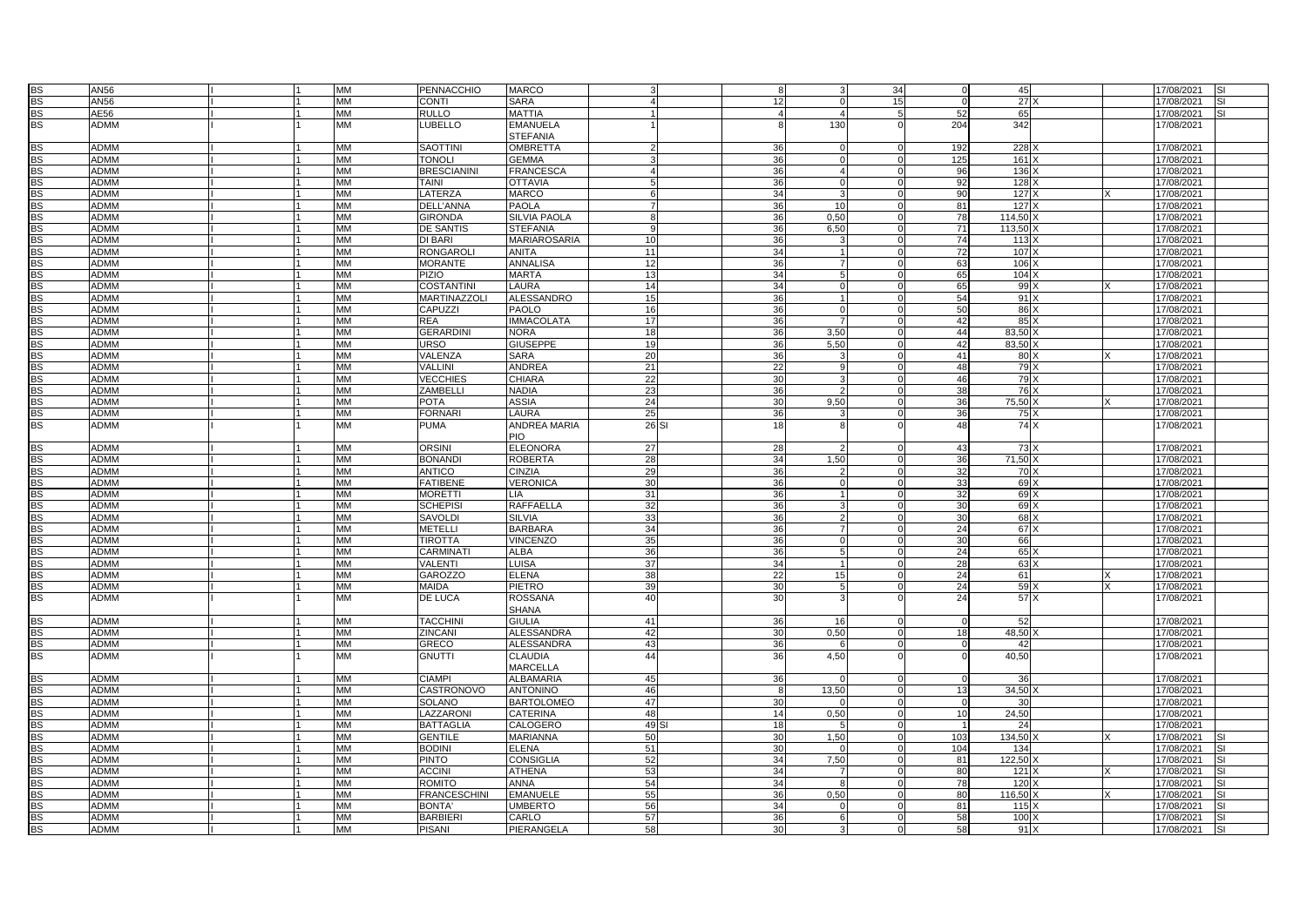| <b>BS</b> | ADMM        |  | MM        | <b>GRANA</b>       | VALENTINA             | 59              | 34              | $\Omega$        | $\Omega$ | 57             | 91              |  | 17/08/2021 | <b>SI</b> |
|-----------|-------------|--|-----------|--------------------|-----------------------|-----------------|-----------------|-----------------|----------|----------------|-----------------|--|------------|-----------|
| <b>BS</b> | <b>ADMM</b> |  | <b>MM</b> | <b>GAGLIO</b>      | <b>GIACOMA</b>        | 60              | 36              | 11              | $\Omega$ | 43             | 90              |  | 17/08/2021 | SI        |
| <b>BS</b> | <b>ADMM</b> |  | <b>MM</b> | <b>OLMI</b>        | <b>ALESSANDRA</b>     | 61              | 34              | 1.50            | $\Omega$ | 51             | 86.50 X         |  | 17/08/2021 |           |
|           |             |  |           |                    |                       |                 |                 |                 | $\Omega$ |                |                 |  |            |           |
| <b>BS</b> | <b>ADMM</b> |  | <b>MM</b> | <b>FESTA</b>       | CATERINA              | 62              | 36              |                 |          | 47             | $86$ )          |  | 17/08/2021 |           |
| <b>BS</b> | <b>ADMM</b> |  | <b>MM</b> | <b>PAGNONI</b>     | <b>ALICE</b>          | 63              | 30              | 0,50            |          | 48             | 78,50           |  | 17/08/2021 | SI        |
| <b>BS</b> | <b>ADMM</b> |  | MM        | DI GIACOMO         | MARIANGELA            | 64              | 34              | 43              | $\Omega$ | $\Omega$       | 77              |  | 17/08/2021 |           |
| <b>BS</b> | ADMM        |  | MM        | <b>TOMASO</b>      | <b>SABRINA</b>        | 65              | 36              |                 | $\Omega$ | 18             | 63              |  | 17/08/2021 |           |
| <b>BS</b> | <b>ADMM</b> |  | <b>MM</b> | CAUCCI             | <b>TANYA ANITA</b>    | 66              | 36              | 16 <sup>1</sup> | $\Omega$ | $\Omega$       | 52              |  | 17/08/2021 |           |
| <b>BS</b> | <b>ADMM</b> |  | <b>MM</b> | <b>MESSINA</b>     | CARMELA               | 67              | 30              |                 | $\Omega$ | 12             | 50 X            |  | 17/08/2021 |           |
|           |             |  |           |                    | <b>CLAUDIA</b>        |                 |                 |                 |          |                |                 |  |            |           |
| <b>BS</b> | ADMM        |  | MM        | ZANGRILLO          | VALENTINA             | 68              | 36              | 14              | $\Omega$ | $\Omega$       | $50$ )          |  | 17/08/2021 |           |
| <b>BS</b> | <b>ADMM</b> |  | <b>MM</b> | <b>RIZZO</b>       | <b>ILARIA MARIA</b>   | 69              | 36              | 13              | $\Omega$ | $\overline{0}$ | 49              |  | 17/08/2021 |           |
| <b>BS</b> | ADMM        |  | MM        | <b>MERLINO</b>     | <b>FRANCESCA</b>      | 70              | 36              | $\overline{1}$  | $\Omega$ | 10             | 47              |  | 17/08/2021 |           |
| <b>BS</b> | <b>ADMM</b> |  | <b>MM</b> | <b>SANTORO</b>     | <b>GERMANA</b>        | $\overline{71}$ | 36              | a               | $\Omega$ | $\Omega$       | 45              |  | 17/08/2021 |           |
| <b>BS</b> | ADMM        |  | <b>MM</b> | <b>CILEA</b>       | ANGELA LAURA          | 72              | 36              | q               | $\Omega$ | $\overline{0}$ | 45              |  | 17/08/2021 |           |
| <b>BS</b> | ADMM        |  | MM        | <b>ARONICA</b>     | <b>MARTINA</b>        | 73              | 36              |                 | $\Omega$ | $\Omega$       | 45              |  | 17/08/2021 |           |
| <b>BS</b> | <b>ADMM</b> |  | <b>MM</b> | CARUANA            | LOREDANA              | 74              | 30              | 15              | $\Omega$ | $\Omega$       | 45              |  | 17/08/2021 | SI        |
| <b>BS</b> | <b>ADMM</b> |  | <b>MM</b> | <b>MIELE</b>       | <b>MARGHERITA</b>     | 75              | 36              | 8               | $\Omega$ | $\Omega$       | 44X             |  | 17/08/2021 |           |
| <b>BS</b> | <b>ADMM</b> |  | MM        | <b>DI LORENZO</b>  | LUCIA                 | 76              | 36              | 8               | $\Omega$ | $\Omega$       | 44X             |  | 17/08/2021 | SI        |
| <b>BS</b> | <b>ADMM</b> |  | MM        | <b>NUCATOLA</b>    | <b>RAFFAELA</b>       | 77              | 36              | <sub>8</sub>    | $\Omega$ | $\Omega$       | 44              |  |            | SI        |
|           |             |  | <b>MM</b> |                    |                       |                 |                 |                 |          |                |                 |  | 17/08/2021 |           |
| <b>BS</b> | <b>ADMM</b> |  |           | <b>NASTASI</b>     | <b>FRANCESCO</b>      | 78              | 30              | 14              | $\Omega$ | $\Omega$       | 44              |  | 17/08/2021 |           |
| <b>BS</b> | ADMM        |  | MM        | <b>NORRITO</b>     | ANGELA AGATA          | 79              | 36              | $\overline{7}$  | $\Omega$ | $\Omega$       | 43)             |  | 17/08/2021 |           |
| <b>BS</b> | <b>ADMM</b> |  | <b>MM</b> | <b>BUDA</b>        | <b>ANTONIO</b>        | 80              | 34              | q               |          |                | 43              |  | 17/08/2021 |           |
| <b>BS</b> | <b>ADMM</b> |  | <b>MM</b> | DE FALCO           | <b>COSTANTINA</b>     | 81              | 34              | <b>q</b>        | $\Omega$ | $\Omega$       | 43              |  | 17/08/2021 |           |
| <b>BS</b> | ADMM        |  | МM        | CAPUTO             | <b>MASSIMILIANO</b>   | 82              | 36              | $\overline{7}$  | $\Omega$ | $\Omega$       | 43              |  | 17/08/2021 | SI        |
| <b>BS</b> | <b>ADMM</b> |  | <b>MM</b> | <b>ROMANO</b>      | <b>ANTONIO</b>        | 83              | 36              | 6               | $\Omega$ | $\Omega$       | 42              |  | 17/08/2021 |           |
| <b>BS</b> | <b>ADMM</b> |  | <b>MM</b> | <b>TAGLIANETTI</b> | <b>PAOLO</b>          | 84              | 36              | 6               | $\Omega$ | $\Omega$       | 42              |  | 17/08/2021 |           |
| <b>BS</b> | ADMM        |  | MM        | <b>MARRONE</b>     | CAROLA                | 85              | 36              | 5,50            | $\Omega$ | $\Omega$       | 41,50           |  | 17/08/2021 | SI        |
| <b>BS</b> | <b>ADMM</b> |  | <b>MM</b> | <b>ROMANO</b>      | <b>DIOMEDE</b>        | 86              | 36              | 5,50            | $\Omega$ | $\Omega$       | 41.50           |  | 17/08/2021 | SI        |
| <b>BS</b> | ADMM        |  | MM        | <b>MARINI</b>      | <b>GIULIA</b>         | 87              | 36              | 5               | $\Omega$ | $\Omega$       | 41              |  | 17/08/2021 |           |
| <b>BS</b> | ADMM        |  | MM        | <b>ROMEO</b>       | <b>ALESSIA</b>        | 88              | 36              |                 | $\Omega$ |                | 41              |  | 17/08/2021 |           |
| <b>BS</b> | <b>ADMM</b> |  | <b>MM</b> | <b>GIUFFRIDA</b>   | <b>ANTONINO</b>       | 89              | 36              | 4,50            | $\Omega$ | $\Omega$       | 40,50           |  | 17/08/2021 |           |
| <b>BS</b> | <b>ADMM</b> |  | <b>MM</b> | <b>CAPASSO</b>     | <b>MARIAROSARIA</b>   | 90              | 34              | 6               | $\Omega$ | $\overline{0}$ | 40              |  | 17/08/2021 |           |
| <b>BS</b> | ADMM        |  | MM        | <b>TROVATO</b>     | <b>ELISA</b>          | 91              | 30              | 10 <sup>1</sup> | $\Omega$ | $\Omega$       | 40              |  | 17/08/2021 | SI        |
| <b>BS</b> | <b>ADMM</b> |  | MM        | SPANO              | SANDRA                | 92              | 36              | 3,50            | $\Omega$ | $\Omega$       | 39,50           |  | 17/08/2021 | SI        |
| <b>BS</b> | ADMM        |  | MM        | <b>ROMANO</b>      | <b>MARIA VITTORIA</b> | 93              | 34              | 5               | $\Omega$ | $\Omega$       | 39              |  | 17/08/2021 |           |
| <b>BS</b> | <b>ADMM</b> |  | MM        | <b>TUSA</b>        | <b>GIUSEPPE</b>       | 94              | 28              | 11              | $\Omega$ | $\Omega$       | 39              |  | 17/08/2021 |           |
| <b>BS</b> | <b>ADMM</b> |  | MМ        | LERRA              | <b>FRANCESCO</b>      | 95              | 36              |                 | $\Omega$ | $\Omega$       | 39              |  | 17/08/2021 | SI        |
| <b>BS</b> | <b>ADMM</b> |  | <b>MM</b> | <b>MUSTO</b>       | <b>ROSSELLA</b>       | 96              | 36              | 2               | $\Omega$ | $\Omega$       | 38)             |  | 17/08/2021 |           |
| <b>BS</b> | ADMM        |  | MM        | <b>RAPISARDA</b>   | <b>ORAZIO</b>         | 97              | 36              | $\mathcal{P}$   | $\Omega$ | $\Omega$       | 38              |  | 17/08/2021 | SI        |
| <b>BS</b> | <b>ADMM</b> |  | <b>MM</b> | <b>SCIMEMI</b>     | <b>BRIGIDA</b>        | 98              | 30              |                 |          |                | 38              |  | 17/08/2021 | SI        |
|           |             |  |           |                    | <b>STEFANIA</b>       |                 |                 |                 |          |                |                 |  |            |           |
|           |             |  |           | <b>CUSUMANO</b>    |                       | 99              |                 | $\mathbf{1}$    | $\Omega$ |                | 37X             |  |            |           |
| <b>BS</b> | <b>ADMM</b> |  | MM        |                    | <b>BIANCA</b>         |                 | 36              |                 |          |                |                 |  | 17/08/2021 | SI        |
| <b>BS</b> | <b>ADMM</b> |  | <b>MM</b> | <b>DONATI</b>      | CAROLINA              | 100             | 36              |                 | $\Omega$ | $\Omega$       | 37              |  | 17/08/2021 | SI        |
| <b>BS</b> | <b>ADMM</b> |  | <b>MM</b> | <b>MAROSTICA</b>   | <b>GRAZIA</b>         | 101             | 36              | $\mathbf{1}$    | $\Omega$ | $\Omega$       | 37              |  | 17/08/2021 |           |
| <b>BS</b> | <b>ADMM</b> |  | MM        | <b>BRUNO</b>       | <b>KATIA</b>          | 102             | 34              | 2,50            | $\Omega$ | $\Omega$       | 36,50           |  | 17/08/2021 | SI        |
| <b>BS</b> | <b>ADMM</b> |  | <b>MM</b> | <b>PASCA</b>       | <b>GIULIA</b>         | 103             | 36              | 0,50            | $\Omega$ | $\Omega$       | 36,50           |  | 17/08/2021 | SI        |
| <b>BS</b> | <b>ADMM</b> |  | <b>MM</b> | <b>ROSSETTO</b>    | <b>PAOLA</b>          | 104             | 36              |                 | $\Omega$ | $\Omega$       | 36              |  | 17/08/2021 |           |
| <b>BS</b> | <b>ADMM</b> |  | MM        | CAPITANIO          | <b>MICHELA</b>        | 105             | 36              | $\Omega$        | $\Omega$ | $\Omega$       | 36              |  | 17/08/2021 |           |
| <b>BS</b> | <b>ADMM</b> |  | MM        | <b>MANDONICO</b>   | <b>DANIELE</b>        | 106             | 36 <sup>1</sup> | $\Omega$        | $\Omega$ | $\Omega$       | 36              |  | 17/08/2021 |           |
| <b>BS</b> | <b>ADMM</b> |  | MM        | <b>SURGO</b>       | <b>ARIANNA</b>        | 107             | 36              | $\Omega$        | $\Omega$ | $\Omega$       | 36              |  | 17/08/2021 |           |
| <b>BS</b> | <b>ADMM</b> |  | MM        | CASADEI            | CINZIA                | 108             | 36              | $\Omega$        | $\Omega$ | $\Omega$       | 36              |  | 17/08/2021 | SI        |
| <b>BS</b> | <b>ADMM</b> |  | <b>MM</b> | <b>MASSONE</b>     | <b>CRISTINA</b>       | 109             | 34              | 1.50            | $\Omega$ | $\Omega$       | $35,50$ )       |  | 17/08/2021 | SI        |
| <b>BS</b> | <b>ADMM</b> |  | <b>MM</b> | DE CRISTOFARO      | <b>ELENA</b>          | 110             | 34              | $\mathbf 1$     | $\Omega$ | $\Omega$       | 35)             |  | 17/08/2021 |           |
| <b>BS</b> | <b>ADMM</b> |  | MM        | <b>MARCELLINO</b>  | CLAUDIA               | 111             | 28              | $\overline{7}$  | $\Omega$ | $\Omega$       | 35              |  | 17/08/2021 | SI        |
| <b>BS</b> | <b>ADMM</b> |  | <b>MM</b> | CASTELNOVI         | SARA                  | 112             | 34              | $\Omega$        | $\Omega$ | $\overline{0}$ | 34              |  | 17/08/2021 | SI        |
| <b>BS</b> | <b>ADMM</b> |  | <b>MM</b> | <b>DAVI</b>        | <b>GIULIANA</b>       | 113             | 34              | $\Omega$        | $\Omega$ | $\overline{0}$ | 34              |  | 17/08/2021 |           |
| <b>BS</b> | <b>ADMM</b> |  | MM        | <b>DI GREGORIO</b> | <b>CRISTINA</b>       | 114             | 30 <sup>1</sup> | $\mathfrak{p}$  | $\Omega$ | $\Omega$       | 32              |  | 17/08/2021 |           |
| <b>BS</b> | <b>ADMM</b> |  | <b>MM</b> | <b>LODA</b>        | <b>FRANCESCO</b>      | 115             | 30              | 1,50            | $\Omega$ | $\overline{0}$ | 31,50 X         |  | 17/08/2021 | SI        |
| <b>BS</b> | <b>ADMM</b> |  | <b>MM</b> | <b>CERNIGLIA</b>   | <b>ROSALBA</b>        | 116             | 30              | -1              | $\Omega$ | $\Omega$       | 31              |  | 17/08/2021 |           |
| <b>BS</b> | ADMM        |  | MM        | <b>BASILE</b>      | <b>PIERA</b>          | 117             | 30 <sup>1</sup> | $\Omega$        | $\Omega$ | $\Omega$       | 30 <sub>2</sub> |  | 17/08/2021 | SI        |
| <b>BS</b> | <b>ADMM</b> |  | <b>MM</b> | <b>DELLA TORRE</b> | <b>FIORENZA</b>       | 118             | 30 <sup>1</sup> | $\Omega$        | $\Omega$ | $\Omega$       | 30              |  | 17/08/2021 |           |
| <b>BS</b> | <b>ADMM</b> |  | <b>MM</b> | <b>RILLOSI</b>     | VALENTINA             | 119             | 24              | 5               | $\Omega$ | $\Omega$       | 29)             |  | 17/08/2021 |           |
| <b>BS</b> | <b>ADMM</b> |  | MM        | <b>MARINO</b>      | <b>BERNARDINA</b>     | 120             | 12              | 13              | $\Omega$ | $\Omega$       | 25X             |  | 17/08/2021 | SI        |
|           |             |  |           |                    |                       |                 |                 |                 |          |                |                 |  |            |           |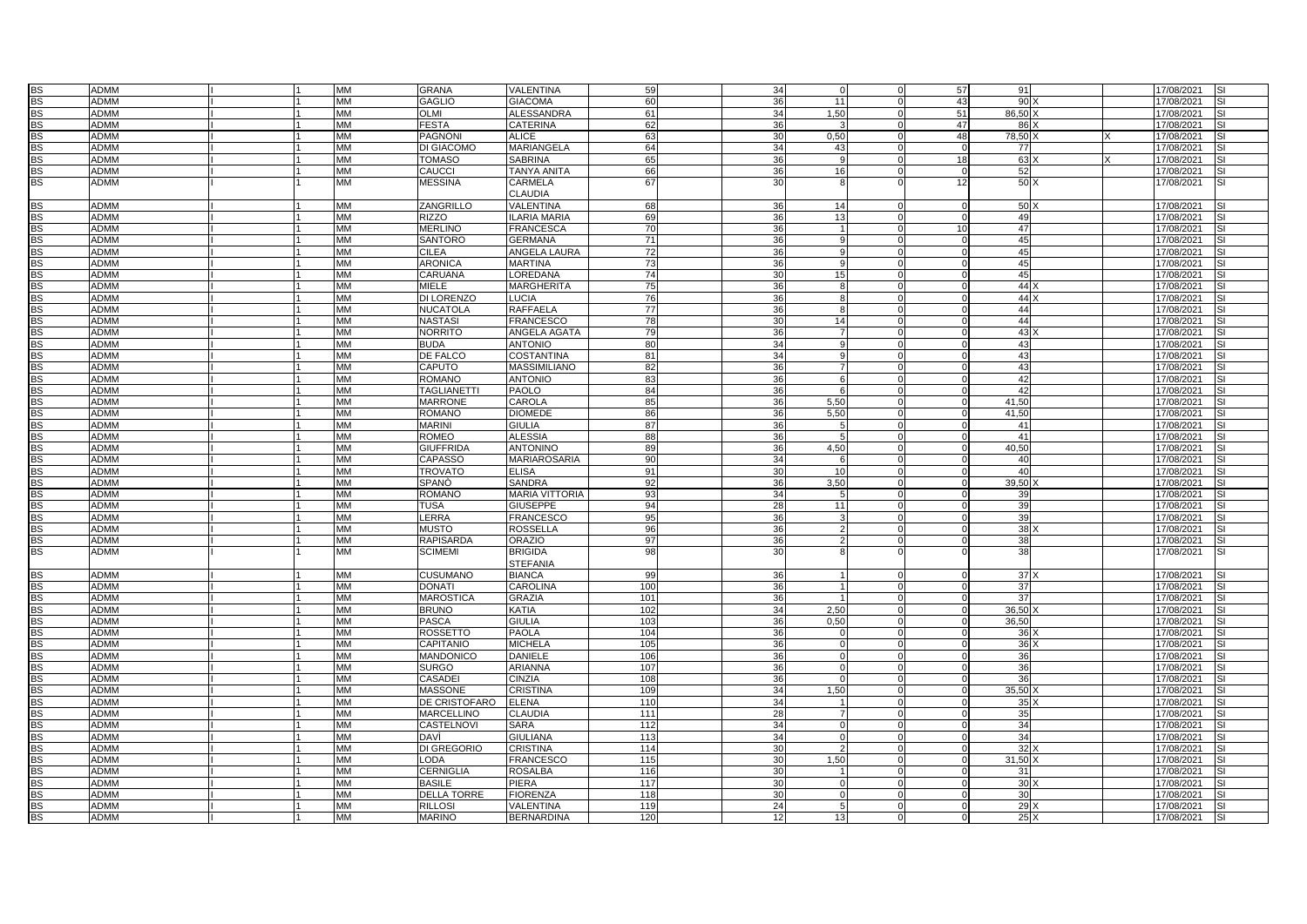| <b>BS</b>              | ADMM         |  | MM                     | RIZZUTO                | <b>FABRIZIO</b><br>ANTONINO       | 121             | 14       |                      |                         |                 | 14X         |          | 17/08/2021 | SI  |
|------------------------|--------------|--|------------------------|------------------------|-----------------------------------|-----------------|----------|----------------------|-------------------------|-----------------|-------------|----------|------------|-----|
|                        |              |  |                        | <b>NORI'</b>           | <b>ELENA</b>                      |                 |          | 6                    | $\Omega$                | $\Omega$        |             |          |            |     |
| <b>BS</b>              | ADMM         |  | MM                     |                        |                                   | 122             |          |                      |                         |                 | 14          |          | 17/08/2021 |     |
| <b>BS</b>              | A028         |  | MM                     | <b>SCARPELLA</b>       | <b>SONIA SARA</b>                 |                 | 24       | $\Omega$<br>$\Omega$ | $\mathbf 0$<br>$\Omega$ | 168             | 192         |          | 17/08/2021 |     |
| <b>BS</b>              | A028         |  | <b>MM</b>              | <b>ABENI</b>           | <b>ELISA</b>                      |                 | 54       |                      |                         | 66              | 120         |          | 17/08/2021 |     |
| <b>BS</b>              | A028         |  | <b>MM</b>              | <b>PUMA</b>            | ANDREA MARIA<br>PIO               |                 | 54       | 12                   | $\Omega$                | 48              | 114 X       |          | 17/08/2021 |     |
| <b>BS</b>              | A028         |  | MM                     | <b>BATTAGLIA</b>       | <b>CALOGERO</b>                   | $\Delta$        | 54       |                      | $\Omega$                | $\overline{2}$  | 61          |          | 17/08/2021 |     |
| <b>BS</b>              | A028         |  | <b>MM</b>              | <b>SABBATINI</b>       | VALENTINA                         |                 | 12       |                      | $\Omega$                | $\Omega$        | 12          |          | 17/08/2021 |     |
| <b>BS</b>              | A028         |  | MM                     | <b>PROFUMO</b>         | VALENTINA                         | 6               | 11       | 37,50                | $\Omega$                | 86              | 134,50      |          | 17/08/2021 |     |
| <b>BS</b>              | A028         |  | <b>MM</b>              | <b>MESSINA</b>         | LAURA                             | $\overline{7}$  | - 6      | 5                    | $\Omega$                | 108             | 119         |          | 17/08/2021 |     |
| <b>BS</b>              | A028         |  | MM                     | <b>MORANTE</b>         | ANNALISA                          | R               |          | 16                   | $\Omega$                | 90              | 112         |          | 17/08/2021 |     |
| <b>BS</b>              | A028         |  | <b>MM</b>              | QUINZANI               | <b>STEFANO</b>                    | $\mathbf{q}$    |          | 14                   | $\Omega$                | 70              | 90          |          | 17/08/2021 | SI  |
| <b>BS</b>              | A028         |  | MM                     | <b>ORSINI</b>          | <b>ELEONORA</b>                   | 10              |          |                      |                         | 73              |             |          |            | SI  |
|                        |              |  | MM                     |                        |                                   | 11              |          | 11                   | 0<br>$\Omega$           | 60              | 88          |          | 17/08/2021 | SI. |
| <b>BS</b>              | A028         |  |                        | <b>MARANTA</b>         | <b>RAMONA</b>                     |                 |          | 12                   |                         |                 | 78 X        |          | 17/08/2021 |     |
| <b>BS</b>              | A028         |  | <b>MM</b>              | <b>MINELLI</b>         | <b>NICOLA</b>                     | 12              |          | 24                   | $\Omega$                | 34              | 64          |          | 17/08/2021 | SI  |
| <b>BS</b>              | A028         |  | <b>MM</b>              | <b>GALLINA</b>         | ALESSANDRO                        | 13              |          |                      | $\Omega$                | 56              | 63)         |          | 17/08/2021 | SI  |
| <b>BS</b>              | A028         |  | MM                     | <b>TAGLIETT</b>        | <b>MARTA</b>                      | 14              |          | -5                   | $\Omega$                | 48              | 58          |          | 17/08/2021 | SI  |
| <b>BS</b>              | A028         |  | MM                     | <b>GALLINA</b>         | <b>SERAFINA</b>                   | 15              |          | 12,50                | $\Omega$                | 37              | 56,50       |          | 17/08/2021 | SI  |
| <b>BS</b>              | A028         |  | <b>MM</b>              | <b>MUSATTI</b>         | <b>MARTA</b>                      | 16              |          |                      | $\Omega$                | 48              | $55 \times$ |          | 17/08/2021 | SI  |
| <b>BS</b>              | A028         |  | <b>MM</b>              | <b>TODARO</b>          | <b>FRANCESCA</b>                  | 17              |          | 12                   | $\Omega$                | 36              | $54 \times$ |          | 17/08/2021 | SI  |
| <b>BS</b>              | A028         |  | MM                     | <b>BERNARD</b>         | <b>PAOLA</b>                      | 18              |          |                      | $\Omega$                | 48              | 53          |          | 17/08/2021 | SI. |
| <b>BS</b>              | A028         |  | <b>MM</b>              | <b>ALBORGHETTI</b>     | <b>SIMONE</b>                     | 19              |          | $\Omega$             | $\Omega$                | 48              | 53)         |          | 17/08/2021 | SI. |
| <b>BS</b>              | A028         |  | <b>MM</b>              | <b>COMINI</b>          | <b>FLAVIA</b>                     | 20              |          | -5                   | $\Omega$                | 42              | $51 \times$ |          | 17/08/2021 | SI  |
| <b>BS</b>              | A028         |  | <b>MM</b>              | <b>VICINANZA</b>       | <b>ROBERTA</b>                    | 21              |          | 8                    | $\Omega$                | 34              | $47 \times$ |          | 17/08/2021 | S١  |
| <b>BS</b>              | A028         |  | MM                     | <b>SCALVENZI</b>       | <b>MICHELA</b>                    | 22              |          |                      |                         | 42              | 46          |          | 17/08/2021 |     |
| <b>BS</b>              | A028         |  | <b>MM</b>              | <b>MESSINA</b>         | CARMELA                           | 23              |          |                      | $\Omega$                | 38 <sup>1</sup> | 42X         |          | 17/08/2021 | SI  |
|                        |              |  |                        |                        | CLAUDIA                           |                 |          |                      |                         |                 |             |          |            |     |
| <b>BS</b>              | A028         |  | MM                     | <b>CORTI</b>           | <b>ANDREA</b>                     | 24              |          |                      | $\Omega$                | $\Omega$        | -5          |          | 17/08/2021 |     |
| <b>BS</b>              | A028         |  | <b>MM</b>              | CARDELLA               | ANGELO                            | 25              |          | $\Omega$             | $\Omega$                | $\Omega$        |             |          | 17/08/2021 | SI  |
| <b>BS</b>              | A030         |  | <b>MM</b>              | <b>DE CARLI</b>        | <b>OTTAVIO</b>                    |                 | 12       |                      | $\Omega$                | 252             | 264         |          | 17/08/2021 |     |
| <b>BS</b>              | A030         |  | MM                     | GOZZI                  | <b>DANIELA</b>                    |                 | 65       | $\Omega$             | $\Omega$                | 184             | 249         |          | 17/08/2021 |     |
| <b>BS</b>              | A030         |  | <b>MM</b>              | <b>RAVIZZA</b>         | <b>ELENA</b>                      |                 | 21       |                      | $\Omega$                | 144             | 165         |          | 17/08/2021 |     |
| <b>BS</b>              | A030         |  | MM                     | <b>BUZZI</b>           | PAOLO                             |                 | 63       | 1,50                 | $\Omega$                | 68              | 132,50      |          | 17/08/2021 |     |
| <b>BS</b>              | A030         |  | <b>MM</b>              | <b>FORESTIERI</b>      | <b>GIOVANNI</b>                   | 5               | 50       | 15                   | $\Omega$                | 48              | 113         |          | 17/08/2021 |     |
| <b>BS</b>              | A030         |  | MM                     | <b>MINICHIELLO</b>     | <b>EMANUELA</b>                   | 6               |          | 15                   | $\Omega$                | 47,50           | 68,50       |          | 17/08/2021 |     |
| <b>BS</b>              | A030         |  | <b>MM</b>              | <b>GUSSAGO</b>         | <b>FRANCESCO</b>                  |                 | 66       |                      | $\Omega$                | $\Omega$        | 68          |          | 17/08/2021 |     |
| <b>BS</b>              | A030         |  | <b>MM</b>              | <b>GAROZZO</b>         | <b>ELENA</b>                      | 8               |          | 24                   | $\Omega$                | 24              | 56          |          | 17/08/2021 |     |
| <b>BS</b>              | A030         |  | <b>MM</b>              | <b>ROMAGNOLI</b>       | <b>PAOLA</b>                      | q               |          | 7,50                 | $\Omega$                | 40 <sup>1</sup> | 55,50       | X        | 17/08/2021 |     |
| <b>BS</b>              | A030         |  | <b>MM</b>              | CASTRONOVO             | <b>ANTONINO</b>                   | 10S             |          | 31,50                | $\Omega$                | 14              | 53,50       |          | 17/08/2021 |     |
| <b>BS</b>              | A030         |  | <b>MM</b>              | CERQUI                 | <b>CLAUDIA</b>                    | 11              | 21       |                      | $\Omega$                | $\Omega$        | 21          |          | 17/08/2021 |     |
| <b>BS</b>              | A030         |  | <b>MM</b>              | <b>MELCORE</b>         | <b>SANTO</b>                      | 12              |          | $\Omega$             | $\Omega$                | 12              | 19          | $\times$ | 17/08/2021 |     |
|                        |              |  |                        |                        |                                   |                 |          |                      |                         |                 |             |          |            |     |
| <b>BS</b>              | A030         |  | <b>MM</b><br><b>MM</b> | PERI<br><b>BOVENTI</b> | <b>CLAUDIA</b><br><b>ANNALISA</b> | 13<br>14        |          |                      | $\Omega$<br>$\Omega$    | 108<br>74       | 114)        |          | 17/08/2021 | SI. |
| <b>BS</b><br><b>BS</b> | A030<br>A030 |  | MM                     | LOMBARD                | <b>REMO</b>                       | 15              |          | $\Omega$             |                         | 70              | 80<br>77    |          | 17/08/2021 |     |
|                        |              |  |                        |                        |                                   |                 |          | $\mathsf{R}$         | $\Omega$                |                 |             |          | 17/08/2021 | SI. |
| <b>BS</b>              | A030         |  | <b>MM</b>              | <b>ZUCCHI</b>          | <b>GIAN LUCA</b>                  | 16              |          |                      | $\Omega$                | 58              | 71          |          | 17/08/2021 |     |
| <b>BS</b>              | A030         |  | <b>MM</b>              | <b>PERINI</b>          | PEDRO                             | 17              |          | 0,50                 | $\mathbf 0$             | 60              | 65,50       |          | 17/08/2021 | SI. |
| <b>BS</b>              | A030         |  | <b>MM</b>              | OLMI                   | <b>ALESSANDRA</b>                 | 18              |          | 1,50                 | $\Omega$                | 54              | 63,50       |          | 17/08/2021 |     |
| <b>BS</b>              | A030         |  | <b>MM</b>              | <b>RULLO</b>           | MATTIA                            | 19              | $\Delta$ | $\overline{a}$       | $\Omega$                | 54              | 62          |          | 17/08/2021 | SI  |
| <b>BS</b>              | A030         |  | <b>MM</b>              | <b>SORACE</b>          | <b>SALVATORE</b>                  | 20              | 11       | $\Omega$             | $\Omega$                | 48              | 59          |          | 17/08/2021 |     |
| <b>BS</b>              | A030         |  | MM                     | <b>BRONICO</b>         | <b>ALESSIA</b>                    | 21              |          |                      | $\mathbf 0$             | 52              | 58)         |          | 17/08/2021 | S١  |
| <b>BS</b>              | A030         |  | <b>MM</b>              | <b>MAIDA</b>           | <b>PIETRO</b>                     | 22              |          | 14                   | $\Omega$                | 36              | 55          |          | 17/08/2021 | S١  |
| <b>BS</b>              | A030         |  | MM                     | <b>MANNA</b>           | <b>MARIA</b>                      | 23              |          | 8                    | $\Omega$                | 38              | 53          |          | 17/08/2021 | SI  |
| <b>BS</b>              | A030         |  | <b>MM</b>              | <b>BACCHETTA</b>       | PAOLO                             | 24              |          |                      | $\Omega$                | 33              | $42 \times$ |          | 17/08/2021 | SI  |
| <b>BS</b>              | A030         |  | MM                     | <b>DELL'ANNA</b>       | <b>PAOLA</b>                      | 25              | 6        | 19                   | $\Omega$                | $\Omega$        | 25          |          | 17/08/2021 |     |
| <b>BS</b>              | A030         |  | MM                     | <b>DE FALCO</b>        | <b>COSTANTINA</b>                 | 26              |          | $\mathbf{Q}$         | $\Omega$                | $\Omega$        | 15          |          | 17/08/2021 | SI  |
| <b>BS</b>              | A030         |  | <b>MM</b>              | <b>ROSSETTI</b>        | LUCA                              | $\overline{27}$ | 12       | 3                    | $\Omega$                | $\Omega$        | 15          |          | 17/08/2021 |     |
| <b>BS</b>              | <b>AB25</b>  |  | МM                     | <b>MARTINA</b>         | <b>NADIA</b>                      |                 |          |                      | $\Omega$                | 339             | 346         |          | 17/08/2021 |     |
| <b>BS</b>              | AB25         |  | MM                     | LUBELLO                | <b>EMANUELA</b>                   |                 | 65       | 20                   | $\Omega$                | 204             | 289         |          | 17/08/2021 |     |
|                        |              |  |                        |                        | <b>STEFANIA</b>                   |                 |          |                      |                         |                 |             |          |            |     |
| <b>BS</b>              | AB25         |  | <b>MM</b>              | <b>DIANTI</b>          | SILVIA                            |                 | 63       | 9                    | $\Omega$                | 132             | 204         |          | 17/08/2021 |     |
| <b>BS</b>              | AB25         |  | <b>MM</b>              | <b>BROGGI</b>          | <b>ELEONORA</b>                   |                 | 35       |                      | $\Omega$                | 151             | 188         |          | 17/08/2021 |     |
| <b>BS</b>              | AB25         |  | MM                     | <b>BARILETT</b>        | <b>EMANUELA</b>                   |                 | 21       | 14                   | $\Omega$                | 138             | 173         |          | 17/08/2021 |     |
| <b>BS</b>              | AB25         |  | <b>MM</b>              | <b>CERNA</b>           | <b>SILVIE</b>                     | 6               | 66       | $\Omega$             | $\Omega$                | 71              | 137         |          | 17/08/2021 |     |
| <b>BS</b>              | AB25         |  | MM                     | COSI                   | CARLA                             |                 | 21       | $\mathbf 0$          | $\mathbf 0$             | 109             | 130         |          | 17/08/2021 |     |